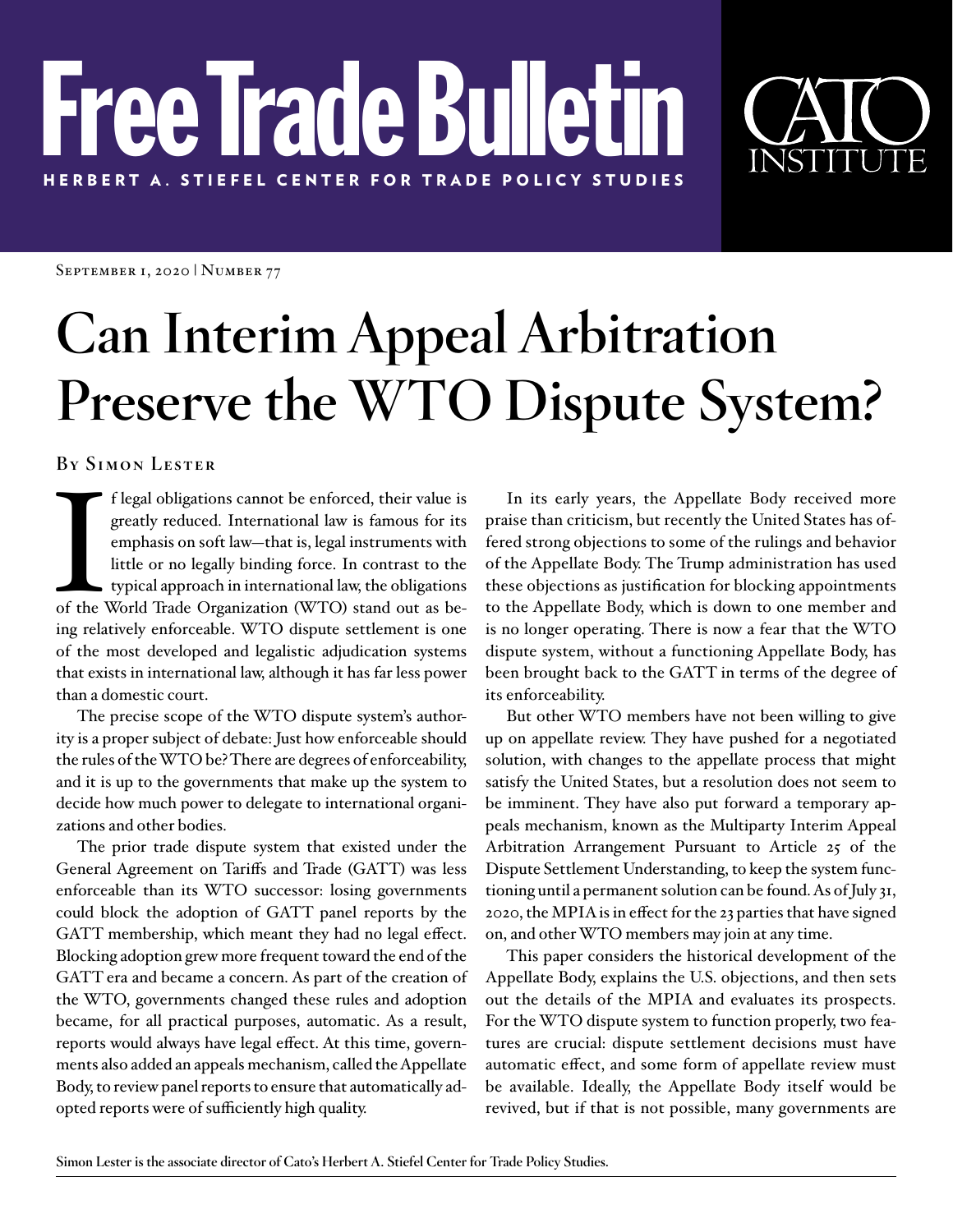hoping that the MPIA can preserve the effectiveness of the WTO dispute system during the continued shutdown of the Appellate Body.

#### THE CREATION OF THE APPELLATE BODY

The GATT set out few details on how disputes would be adjudicated, but in the early 1950s trade officials created a system where panels of neutral trade officials (i.e., unaffiliated with the parties to the dispute) would serve as adjudicators on an ad hoc basis. The system retained some diplomatic elements, however, including allowing a party that was the subject of a successful complaint to block the adoption of the panel report by the GATT membership, which would prevent the report from having legal effect.

The use of this dispute system fluctuated over time. There were periods in which cases were brought frequently, and there were also periods of disuse. By the late 1980s and early 1990s, in the midst of the Uruguay Round of trade negotiations, the case load had picked up, but there were concerns about the increased blocking of panel reports by losing parties. As part of the Uruguay Round negotiations on dispute procedures, there was a push to shift the requirement for adopting a panel report from a positive consensus (which is what allowed losing countries to block) to a negative consensus, under which the report would be adopted unless all GATT parties opposed adoption. Practically speaking, because the winning party would always support adoption, such an approach would mean that adoption, and legal effect of the report, was automatic.

The possibility of automatic adoption concerned some of the negotiators, as panel reports might not always be of the highest quality. If adoption were to now be automatic, they wanted a check to ensure that egregious mistakes did not become a formal part of GATT law. To address this concern, they created an appellate review mechanism known as the Appellate Body.<sup>1</sup> The Appellate Body was a standing tribunal of seven members, three of whom served on each appeal.

The negotiators did not expect that appellate review would be used very often.<sup>2</sup> However, for any government that had lost a complaint brought against it, the temptation to appeal to get a delay and possible reversal was quite strong, and appeals became common. The number has varied slightly over the years, but overall more than two-thirds of WTO panel reports have been appealed.3

As cases came to the Appellate Body with increasing frequency, its role and importance grew. It began to establish jurisprudence on a wide range of substantive and procedural matters. It interpreted core principles such as the nondiscrimination obligation, and it addressed systemic issues such as the idea that WTO dispute procedures were the exclusive recourse for claims of WTO violation. As the scope of its work broadened, it was bound to cause offense to one WTO member or another, and it did so on occasion. But when it began to rule against various U.S. trade remedy practices and other measures, it aggravated the most powerful member, and it did so in a way that led to its own demise, at least for the moment.

### THE TRUMP ADMINISTRATION'S DESTRUCTION OF THE APPELLATE BODY

Early on in the life of the Appellate Body, the United States praised some of its decisions that other governments considered to be overreach, such as the decision to allow amicus briefs.4 However, the United States also expressed concerns about some of the Appellate Body's jurisprudence, and in the early 2000s it made a number of reform proposals as part of the review of the WTO's Dispute Settlement Understanding (DSU).<sup>5</sup> Later, the United States began to object to the reappointment of particular Appellate Body members. After putting forward former Office of the U.S. Trade Representative official Jennifer Hillman in 2007 (whose nomination was approved by the WTO membership), the U.S. government decided not to nominate her for a second term in 2011, and veteran U.S. trade lawyer Thomas Graham took her place.<sup>6</sup> And in 2016, the U.S. government objected to the reappointment of South Korean academic Seung Wha Chang, and another South Korean was appointed to the Appellate Body instead.7

Things got more serious when Donald Trump came into office. The Trump administration began objecting to all Appellate Body appointments until its wide range of concerns about the Appellate Body were addressed. It set out these objections during various WTO Dispute Settlement Body meetings (in early 2020 it compiled them all in a single document). <sup>8</sup> The objections included the following:

- that there were overbroad Appellate Body rulings on the scope of the nondiscrimination obligation;
- that there was lack of deference to investigating authorities in trade remedy cases, including in relation to the practice of zeroing and the proper interpretation of the term "public body";
- that there was an expansive approach to appeals of factual issues, including appeals under DSU Article  $11;9$
- that the Appellate Body was offering advisory opinions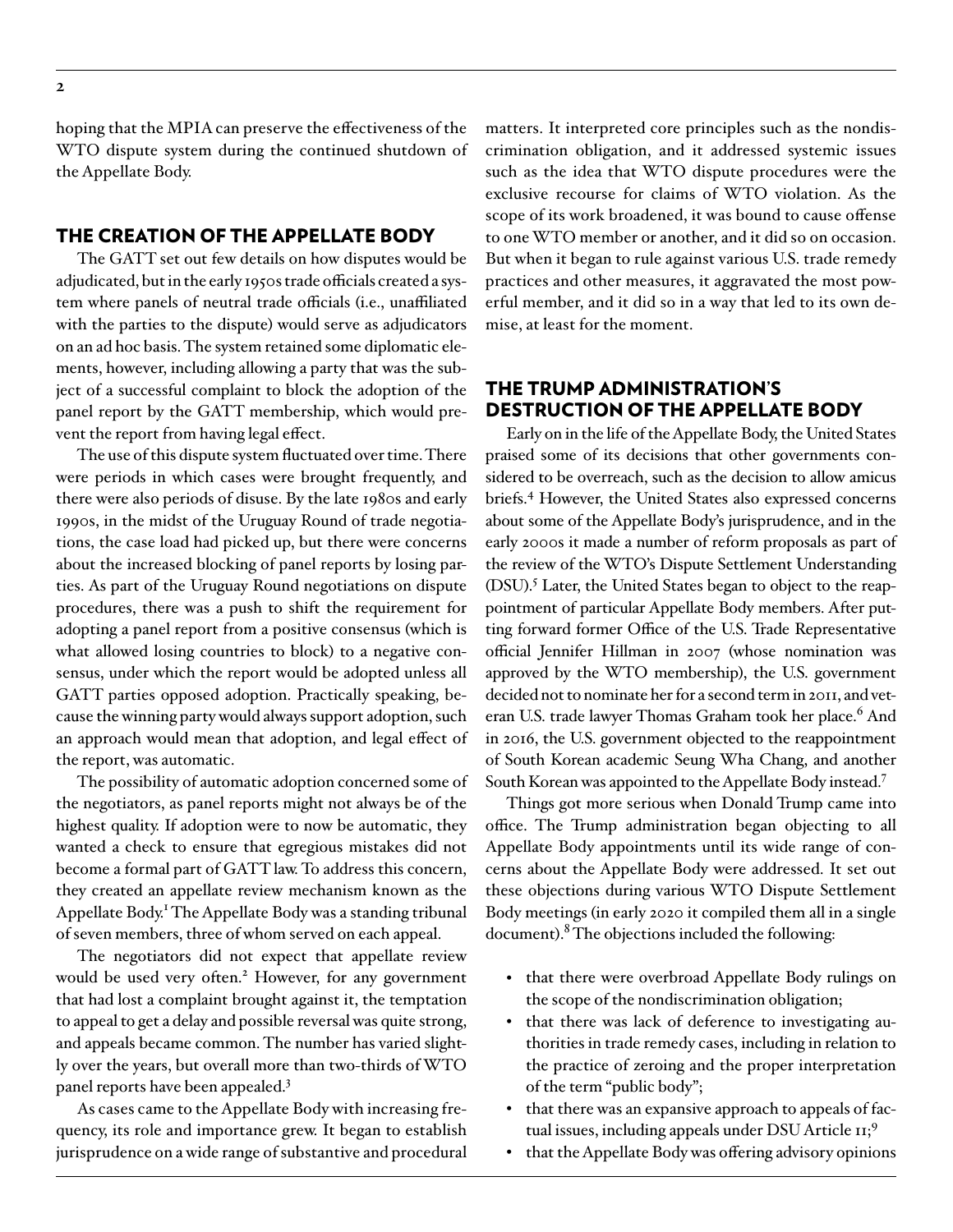on matters that did not need to be addressed to resolve the dispute at hand;

- that the Appellate Body treated its past rulings as binding precedent, when the United States considered that these rulings should have only persuasive value; and
- that the Appellate Body was taking longer than the mandated 90 days to issue its reports without first receiving permission from the parties to the dispute.

Opinions will vary on the merits of each of these concerns, but regardless, the Trump administration has used these objections as the basis for refusing to go forward with appointments to the Appellate Body, and as a result the Appellate Body is down to one member and no longer functioning. WTO members have attempted to respond to these concerns as part of an effort led by New Zealand ambassador David Walker (the so-called Walker Process), but the principles they have developed have not been able to assuage the Trump administration.<sup>10</sup>

That leaves WTO dispute settlement in an uncertain place. If there is a right of appeal, as there is under the DSU, but no Appellate Body to hear the appeal, a party that loses a complaint brought against it can effectively block a panel report by appealing into the void.<sup>11</sup> Does that mean the system has, for practical purposes, returned to its form under the GATT? Or, instead, will parties to disputes refrain from appealing and apply the principle of automatic adoption to WTO panel reports?<sup>12</sup> That would be an improvement on the situation under the GATT, although it could lead to incoherence in the jurisprudence if different panels interpret core WTO principles differently. The fundamental question is the following: What exactly will happen to the WTO dispute settlement process without an Appellate Body?

## THE MPIA AS A TEMPORARY REPLACEMENT FOR APPELLATE REVIEW

In response to these concerns, the European Union has led an effort to use the general arbitration mechanism in Article 25 of the DSU as the basis for an appeal. Inspired by a 2017 paper from a group of experienced WTO lawyers, the EU initiative has now been joined by 22 other WTO members and is known as the Multiparty Interim Appeal Arbitration Arrangement Pursuant to Article 25 of the DSU.<sup>13</sup> MPIA appeals are only available to parties to the MPIA, but other WTO members may join the MPIA at any time.<sup>14</sup>

The MPIA establishes a standing pool of 10 arbitrators to hear appeals of WTO panel reports. As with the Appellate Body, three arbitrators hear the appeal in a specific case. There is also a parallel to the collegiality that exists at the Appellate Body, under which the three serving arbitrators may discuss each case with the full standing pool of arbitrators.<sup>15</sup>

The pool of arbitrators has now been selected.<sup>16</sup> All 10 MPIA arbitrators have extensive experience working on WTO disputes, with many of them having served as panelists or arbitrators or in the WTO Secretariat divisions that assist panels and the Appellate Body.<sup>17</sup> The experience of these arbitrators with WTO disputes, combined with their awareness of the circumstances of the MPIA's creation, could affect how the MPIA treats the work of the panels they are reviewing. For example, the Appellate Body tended to rewrite the reasoning of panels even where it agreed with the result. Perhaps the MPIA will defer a bit more to panels, offering more limited reasoning when it seems appropriate.

The MPIA's reliance on Article 25 of the DSU, which offers little in the way of guidance, to recreate the appellate review process could lead to other key differences from the Appellate Body. One of the most noteworthy of these is that with the MPIA, its awards will be notified to the WTO's Dispute Settlement Body but not formally adopted by it. (Nevertheless, the awards will be binding on the parties, as the MPIA states: "The parties agree to abide by the arbitration award, which shall be final. $1^{18}$ ) The implications of this for the value of MPIA awards as precedent is uncertain. Presumably, without formal adoption by the WTO membership, there will be some lesser degree of precedential value for these awards, but how much is unclear.

The approach to the use of legal and administrative support staff by MPIA arbitrators is also uncertain, with the MPIA text somewhat vague on the issue.<sup>19</sup> In WTO disputes, specific divisions of the Secretariat have assisted panels and the Appellate Body, performing the role that law clerks play in domestic legal systems. The Legal Affairs Division and Rules Division took the lead on assisting panels while the Appellate Body had its own dedicated secretariat, which was disbanded and its staff distributed to other WTO divisions after the Appellate Body stopped functioning. Will the former staff of the Appellate Body Secretariat be partially or fully reconstituted to play the same role with the MPIA? Or will the MPIA hire assistants to work only on specific cases?

The arbitrators are going to need some sort of assistance, and the form that it takes could help shape the culture and role of the MPIA. A permanent group of staffers who frequently work together could play a role that is different from that of a shifting group of ad hoc assistants. Staff from the WTO could provide this assistance, but there have been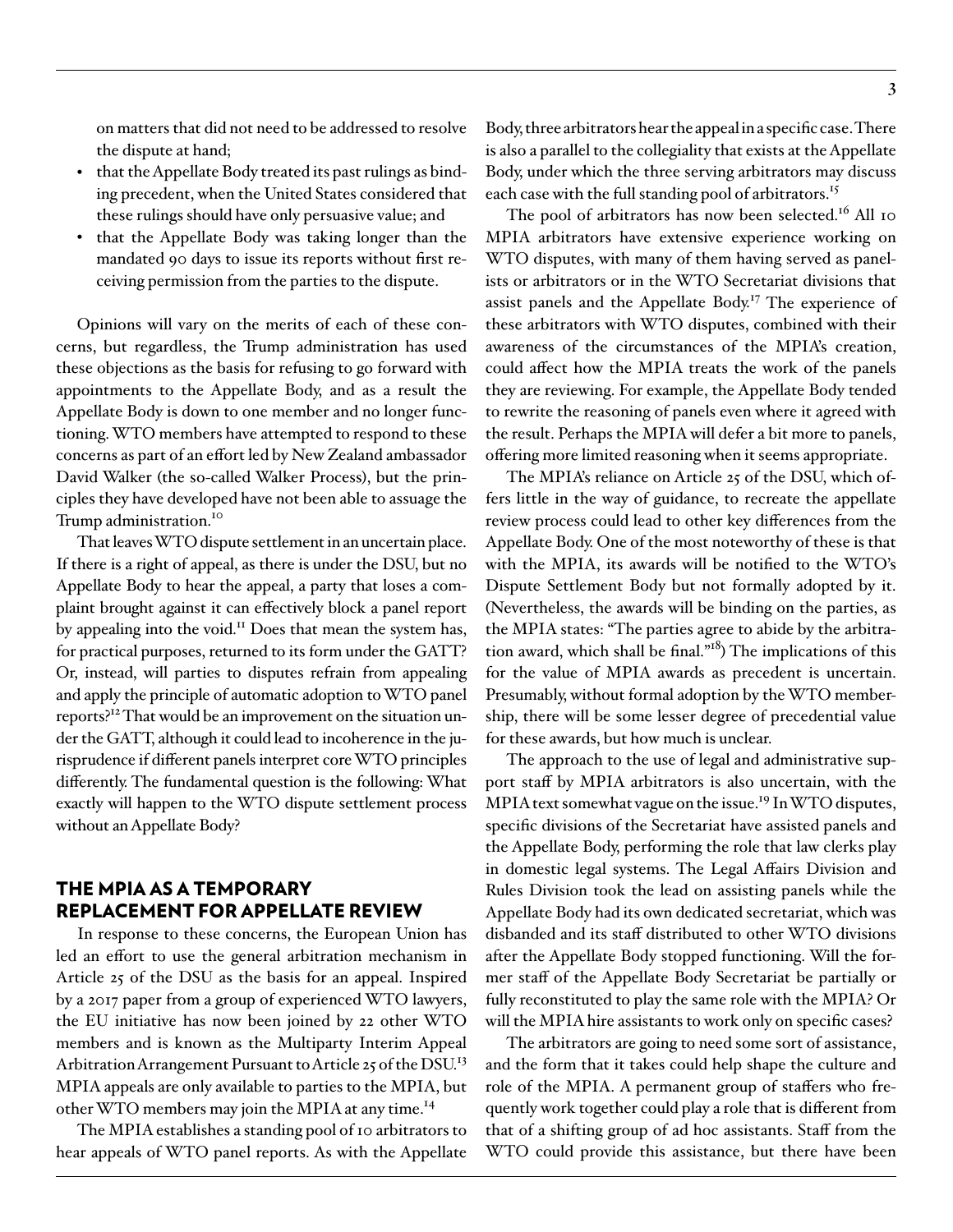early indications that the United States would object to this, so the MPIA parties may have to provide funding for this assistance on their own, independently of the WTO.<sup>20</sup>

In terms of substantive law, the MPIA has an innovation that will perhaps address the U.S. concern about the consideration of facts in appeals under DSU Article 11. The MPIA provides that "arbitrators may . . . propose . . . an exclusion of claims based on the alleged lack of an objective assessment of the facts pursuant to Article 11 of the DSU," though it notes that such a proposal "is not legally binding and it will be up to the party concerned to agree with the proposed substantive measures."21 Thus, under this provision, if the MPIA arbitrators choose to do so, they can try to limit the use of Article 11 as a means of addressing factual issues on appeal.

Just as there was uncertainty about the Appellate Body in 1995, there is uncertainty about the MPIA now. In addition to the points noted above, there are other questions: What approach will the MPIA take regarding the interpretation of core WTO principles such as the nondiscrimination obligation and public policy exceptions? How often will the MPIA appeal process be used? What kind of legal culture will develop around it, including the approach of the arbitrators and of the litigants themselves? How much deference will the MPIA show toward politically sensitive domestic laws and regulations? How much deference will the MPIA show toward the findings and reasoning of WTO panels? Will the MPIA avoid novel and controversial issues that are put before it or take them on? Only practical experience will give us clear answers.

The first practical experience may come from several ongoing WTO disputes for which the parties have agreed to procedures for using the MPIA.<sup>22</sup> The dispute that may provide the first opportunity for the MPIA to hear an appeal was brought by Australia against Canadian measures that affect the sale of wine. The arbitrators who hear the early cases will have an opportunity to set the tone with high-quality work that satisfies the parties to the MPIA and perhaps gains favor with other WTO members.

#### THE FUTURE OF APPELLATE REVIEW AND DISPUTE SETTLEMENT IN THE WTO

There have been no indications that the Trump administration's trade policy team will change its mind about Appellate Body appointments. Thus if Trump wins the presidential election in November, the United States is likely to continue its current course, and the MPIA experiment will begin.

It is still an open question whether the MPIA will work for the countries that are part of it. Only time will tell whether the decisions the MPIA issues will have the authoritative force that one might hope for, in terms of both resolving the dispute at hand and providing a degree of certainty as to what the WTO's legal obligations mean.

And many WTO members, including some major trading countries, are not part of the MPIA. What will happen to their ongoing disputes? Japan and South Korea, for example, have not joined. How will they and others approach the issue of adoption or appeal of panel reports in their disputes?

With regard to the United States, part of the U.S. objection to the Appellate Body seems to be based on the view that the Appellate Body saw itself as an institution with the ability to develop and expand its own powers. The U.S. position may be that there is something inherent in creating a permanent body that leads to the growth of such power, and thus institutions themselves are suspect. An appellate review mechanism that is more ad hoc, and less institutional, might therefore be of interest to the United States. If it turns out that, in practice, the MPIA addresses some of the U.S. concerns, is it possible the United States would itself join?<sup>23</sup> At this point in time, the precise functioning of the MPIA is still uncertain. The approach taken by the MPIA arbitrators in early cases on the issues noted above, and the form of support the MPIA receives from WTO staff or other assistants, could shape the U.S. view of it.

If, on the other hand, Joe Biden wins the election, it is possible that the United States would be more amenable to compromise on the Appellate Body.<sup>24</sup> In the Walker principles, at least some of the U.S. concerns have been addressed to an extent. Perhaps with a Biden administration, a negotiation can begin again over how to reform the Appellate Body and get appointments moving. Alternatively, a Biden administration might decide to build on the MPIA as the appeals mechanism for WTO panels, depending on how its work has progressed.

Any international legal system must strike a balance in terms of its degree of enforceability. Legal rulings must push toward compliance but also respect domestic sovereignty. GATT dispute settlement had become less effective in terms of enforcement because of members blocking the adoption of panel reports. Under WTO dispute settlement, the system became a bit more enforceable while still maintaining the flexibility of governments to negotiate solutions where compliance was politically sensitive. While many of the specific details can be subject to legitimate disagreement, it is crucial for the WTO to maintain automatic effect of dispute settlement reports and some form of appellate review to preserve the coherence and effectiveness of the system. With a bit of luck, perhaps the MPIA can keep the system functioning in the absence, temporary or otherwise, of the Appellate Body.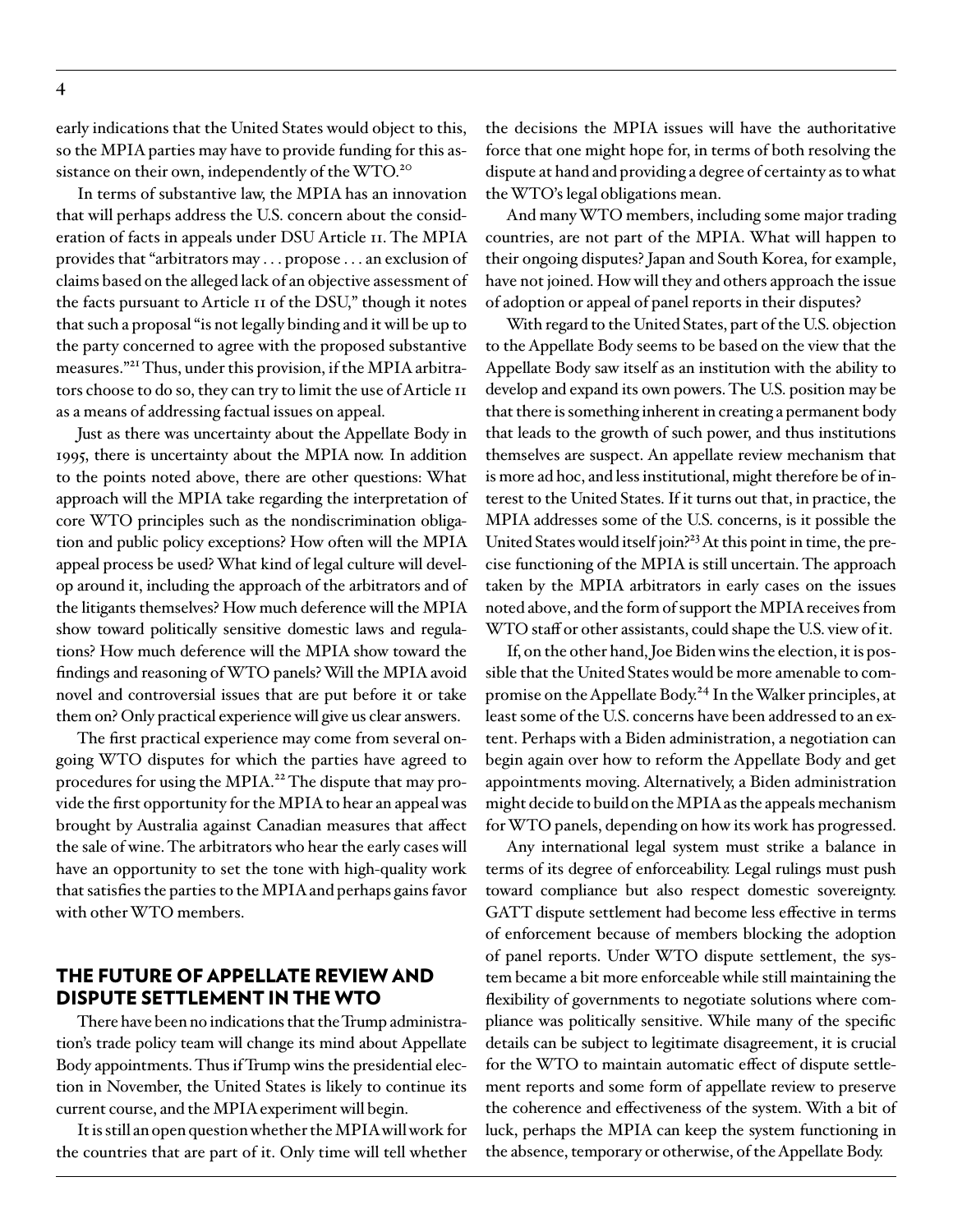#### NOTES

1. Debra Steger, "The Founding of the Appellate Body," in *A History of Law and Lawyers in the GATT/WTO: The Development of the Rule of Law in the Multilateral Trading System*, Gabrielle Marceau, ed. (Cambridge: Cambridge University Press, 2015), p. 447; Mireille Cossy, "From Theory to Practice: Drafting and Applying the Dispute Settlement Understanding," in *A History of Law and*  Lawyers in the GATT/WTO: The Development of the Rule of Law in *the Multilateral Trading System*, Gabrielle Marceau, ed. (Cambridge: Cambridge University Press, 2015), p. 303.

2. Steger, "The Founding of the Appellate Body," p. 447.

3. "Proportion of Circulated Panel Reports That Have Been Appealed," WorldTradeLaw.net.

4. "Minutes of Meeting Held in the Centre William Rappard on 22 November 2000," World Trade Organization General Council, WT/GC/M/60, January 23, 2001, paras. 74–77.

5. Office of the U.S. Trade Representative, "U.S. Proposals in WTO Dispute Settlement Understanding Negotiations."

6. "USTR Blocks Hillman's Bid for Second WTO Appellate Body Term," *Inside U.S. Trade*, April 29, 2011.

7. "Debate Erupts Over U.S. Blocking Korean Appellate Body Reappointment," *Inside U.S. Trade*, May 12, 2016.

8. Office of the U.S. Trade Representative, *Report on the Appellate Body of the World Trade Organization* (Washington: Office of the U.S. Trade Representative, February 2020).

9. Understanding on Rules and Procedures Governing the Settlement of Disputes art. 11, April 15, 1994.

10. WTO General Council, "Agenda Item 4: Informal Process on Matters Related to the Functioning of the Appellate Body *–* Report by the Facilitator, H. E. Dr. David Walker (New Zealand)," JOB/GC/222 (October 15, 2019).

11. Joost Pauwelyn, "WTO Dispute Settlement Post 2019: What to Expect?," *Journal of International Economic Law* 22, no. 3 (September 2019): 297–321.

12. They could do this through a nonappeal pact, either as a general matter or in specific disputes. See, for example, WTO, "Understanding between Indonesia and Chinese Taipei Regarding **5**

Procedures under Articles 21 and 22 of the DSU," WT/DS490/13, April 15, 2019 ("The parties agree that if, on the date of the circulation of the panel report under Article 21.5 of the DSU, the Appellate Body is composed of fewer than three Members available to serve on a division in an appeal in these proceedings, they will not appeal that report under Articles 16.4 and 17 of the DSU."); WTO, "Understanding between Indonesia and Viet Nam Regarding Procedures under Articles 21 and 22 of the DSU," WT/DS496/14, March 27, 2019; and WTO, "Understanding between the Republic of Korea and the United States Regarding Procedures under Articles 21 and 22 of the DSU," WT/DS488/16, February 10, 2020 ("Following circulation of the report of the Article 21.5 panel, either party may request adoption of the Article 21.5 panel report at a meeting of the DSB within 60 days of circulation of the report. Each party to the dispute agrees not to appeal the report of the Article 21.5 panel pursuant to Article 16.4 of the DSU.").

13. Scott Andersen, Todd Friedbacher, Christian Lau, Nicolas Lockhart, Jan Yves Remy, and Iain Sandford, "Using Arbitration under Article 25 of the DSU to Ensure the Availability of Appeals," Graduate Institute of Geneva, Centre for Trade and Economic Integration Working Paper no. CTEI-2017-17, 2017; WTO, "Multi-party Interim Appeal Arbitration Arrangement Pursuant to Article 25 of the DSU," addendum to "Statement on a Mechanism for Developing, Documenting and Sharing Practices and Procedures in the Conduct of WTO Disputes," JOB/ DSB/1/Add.12/, April 30, 2020; and WTO, "Multi-party Interim Appeal Arbitration Arrangement Pursuant to Article 25 of the DSU," supplement to "Statement on a Mechanism for Developing, Documenting and Sharing Practices and Procedures in the Conduct of WTO Disputes," JOB/DSB/1/Add.12/Supp.1–4, May 19–July 28, 2020.

14. WTO, "Multi-party Interim Appeal Arbitration Arrangement Pursuant to Article 25 of the DSU," addendum to "Statement on a Mechanism for Developing, Documenting and Sharing Practices and Procedures in the Conduct of WTO Disputes," JOB/DSB/1/ Add.12, April 30, 2020, para. 12.

15. WTO, "Multi-party Interim Appeal Arbitration Arrangement Pursuant to Article 25 of the DSU," addendum to "Statement on a Mechanism for Developing, Documenting and Sharing Practices and Procedures in the Conduct of WTO Disputes," JOB/DSB/1/ Add.12, April 30, 2020, Annex I, para. 8 ("The arbitrators may discuss their decisions relating to the appeal with all of the other members of the pool of arbitrators, without prejudice to the exclusive responsibility and freedom of the arbitrators with respect to such decisions and their quality.")